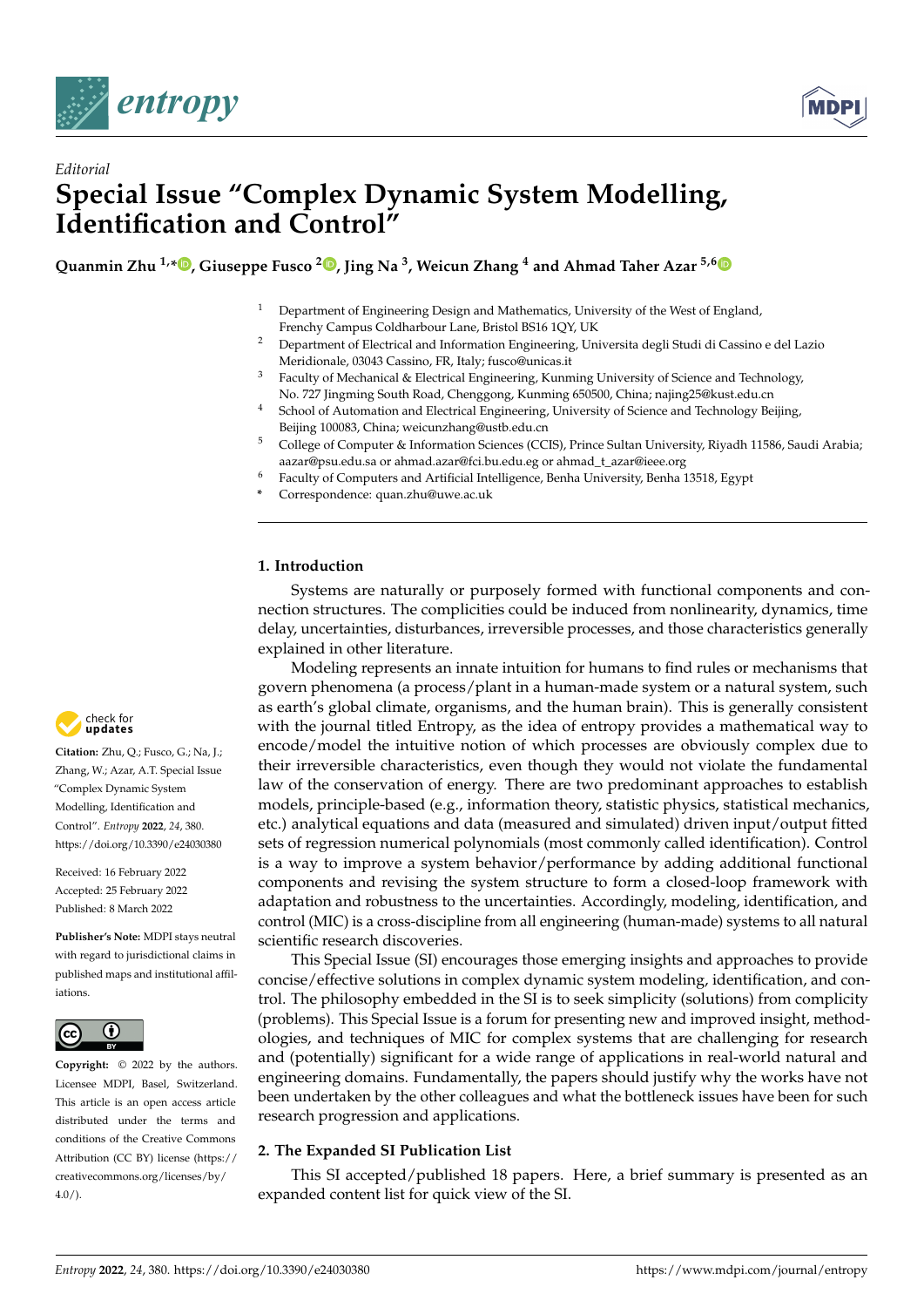Li et al. [\[1\]](#page-5-0) propose a U-model-based two-degree-of-freedom internal model control (UTDF-IMC) structure with strength in nonlinear dynamic inversion and the separation of tracking design and robustness design. This approach can effectively accommodate modeling error and disturbance while removing those widely used linearization techniques for nonlinear plants/processes. To assure the expansion and applications, it analyses the key properties associated with the UTDF-IMC. For initial benchmark testing, computational experiments are conducted using MATLAB/Simulink for two mismatched linear and nonlinear plants. Further tests consider an industrial system, in which the IMC of a permanent magnet synchronous motor (PMSM) is simulated to demonstrate the effectiveness of the design procedure for potential industrial applications.

Kang et al. [\[2\]](#page-6-0) consider the situations: Android devices are currently widely used in many fields, such as automatic control, embedded systems, the Internet of Things, and so on. At the same time, Android applications (apps) always use multiple permissions, and permissions can be abused by malicious apps that disclose users' privacy or breach the secure storage of information. FlowDroid has been extensively studied as a novel and highly precise static taint analysis for Android applications. Aiming to resolve the problem of complex detection and false alarms in FlowDroid, an improved static detection method based on feature permission and risk rating is proposed. Firstly, the Chi-square test is used to extract correlated permissions related to malicious apps, and mutual information is used to cluster the permissions to generate feature permission clusters. Secondly, risk calculation method based on permissions and combinations of permissions are proposed to identify dangerous data flows. Experiments show that this method can significantly improve detection efficiency while maintaining the accuracy of dangerous data flow detection.

Jin et al. [\[3\]](#page-6-1) consider trend prediction based on sensor data in a multi-sensor system as an important topic. As the number of sensors increases, we can measure and store more and more data. However, the increase in data has not effectively improved prediction performance. This paper focuses on this problem and presents a distributed predictor that can overcome unrelated data and sensor noise: First, the causality entropy is defined to calculate the measurement's causality. Then, the series causality coefficient (SCC) is proposed to select the high causal measurement as the input data. To overcome the traditional deep learning network's over-fitting to the sensor noise, the Bayesian method is used to obtain the weight distribution characteristics of the sub-predictor network. A multi-layer perceptron (MLP) is constructed as the fusion layer to fuse the results from different sub-predictors. The experiments were implemented to verify the effectiveness of the proposed method by meteorological data from Beijing. The results show that the proposed predictor can effectively model the multi-sensor system's big measurement data to improve prediction performance.

Liang et al. [\[4\]](#page-6-2) proposed a mechanistic kinetic model of cobalt–hydrogen electrochemical competition for the cobalt removal process in zinc hydrometallurgy. In addition, to overcome the parameter estimation difficulties arising from the model nonlinearities and the lack of information on the possible value ranges of parameters to be estimated, a constrained guided parameter estimation scheme was derived based on model equations and experimental data. The proposed model and the parameter estimation scheme have two advantages: (i) The model reflected for the first time the mechanism of the electrochemical competition between cobalt and hydrogen ions in the process of cobalt removal in zinc hydrometallurgy. (ii) The proposed constrained parameter estimation scheme did not depend on the information of the possible value ranges of parameters to be estimated. (iii) The constraint conditions provided in that scheme directly linked the experimental phenomenon metrics to the model parameters, thereby providing deeper insights into the model parameters for model users. Numerical experiments showed that the proposed constrained parameter estimation algorithm significantly improved the estimation efficiency. Meanwhile, the proposed cobalt–hydrogen electrochemical competition model allowed for accurate simulation of the impact of hydrogen ions on cobalt removal rate as well as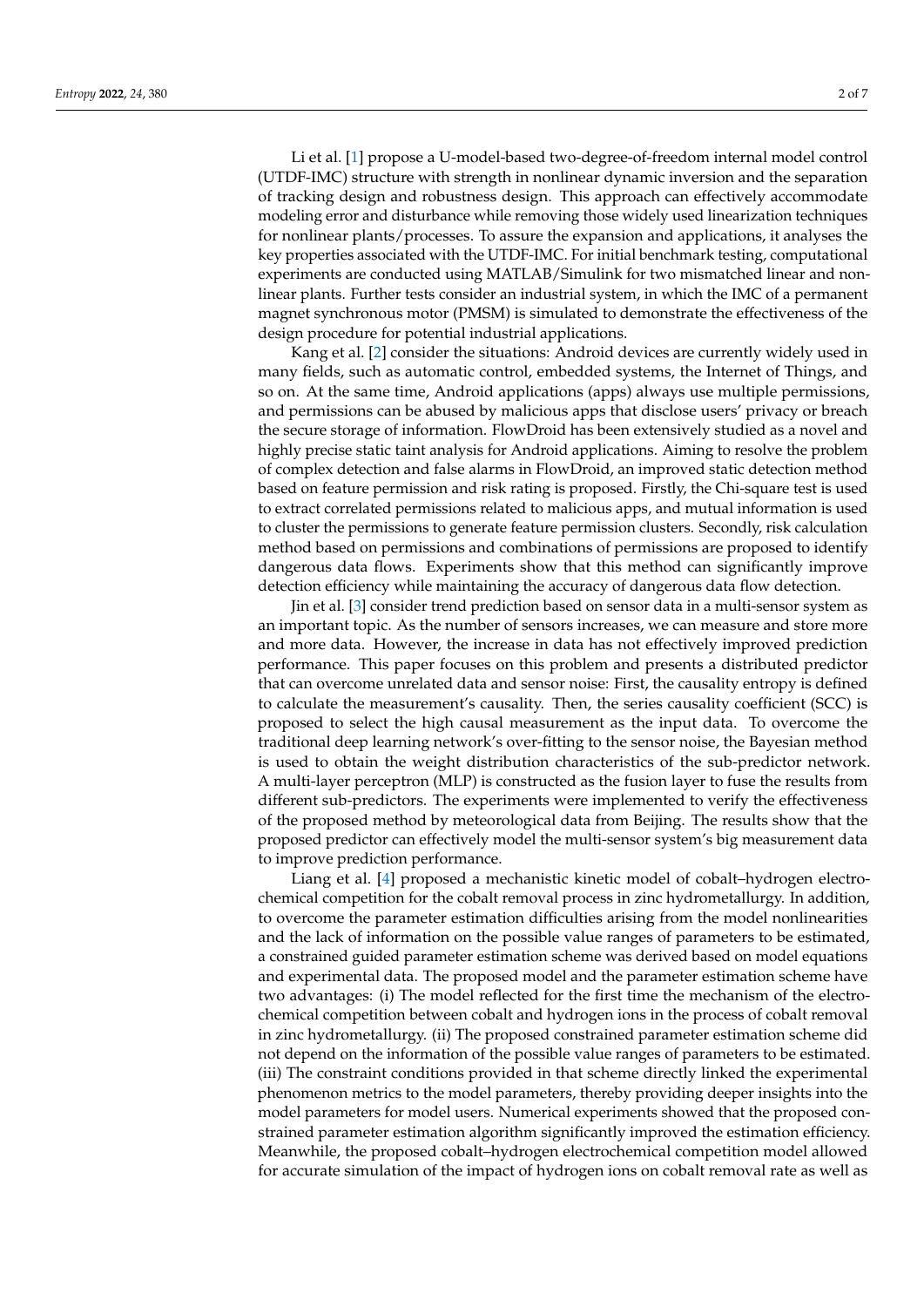simulation of the trend of hydrogen ion concentration, which would be helpful for the actual cobalt removal process in zinc hydrometallurgy.

Luan et al. [\[5\]](#page-6-3) consider that an industrial process, namely the estimation of feeding composition, is important for analyzing production status and making control decisions. However, random errors or even gross ones inevitably contaminate the actual measurements. Feeding composition is conventionally obtained via discrete and low-rate artificial testing. To address these problems, a feeding composition estimation approach based on a data reconciliation procedure is developed. To improve the variable accuracy, a novel robust M-estimator is first proposed. Then, an iterative robust hierarchical data reconciliation and estimation strategy is applied to estimate the feeding composition. The feasibility and effectiveness of the estimation approach are verified on a fluidized bed roaster. The proposed M-estimator showed better overall performance.

Pan et al. [\[6\]](#page-6-4) propose a data-driven fault diagnosis method using the deep convolutional neural network (DCNN). The DCNN is used to deal with sensor and actuator faults of robot joints, such as gain error, offset error, and malfunction for both sensors and actuators, and different fault types are diagnosed using the trained neural network. In order to achieve the above goal, the fused data of sensors and actuators are used, where both types of fault are described in one formulation. Then, the deep convolutional neural network is applied to learn characteristic features from the merged data to try to find discriminative information for each kind of fault. After that, the fully connected layer performs prediction work based on learned features. In order to verify the effectiveness of the proposed deep convolutional neural network model, different fault diagnosis methods, including support vector machine (SVM), artificial neural network (ANN), conventional neural network (CNN) using the LeNet-5 method, and long-term memory network (LTMN), are investigated and compared with the DCNN method. The results show that the DCNN fault diagnosis method can realize high fault recognition accuracy while needing less model training time.

Li et al. [\[7\]](#page-6-5) investigates a critical hazard identification method for railway accident prevention. A new accident causation network is proposed to model the interaction between hazards and accidents. To realize consistency between the most likely and shortest causation paths in terms of hazards for accidents, a method for measuring the length between adjacent nodes is proposed, and the most likely causation path problem is first transformed to the shortest causation path problem. To identify critical hazard factors that should be alleviated for accident prevention, a novel critical hazard identification model is proposed based on a controllability analysis of hazards. Five critical hazard identification methods are proposed to select critical hazard nodes in an accident causality network. A comparison of results shows that the combination of an integer programming-based critical hazard identification method and the proposed weighted direction accident causality network considering length has the best performance in terms of accident prevention.

Han et al. [\[8\]](#page-6-6) propose a new active fault tolerant control scheme based on active fault diagnosis to address the component/actuator faults for systems with state and input constraints. Firstly, the active fault diagnosis is composed of diagnostic observers, constant auxiliary signals, and separation hyperplanes, all of which are designed offline. In online applications, only a single diagnostic observer is activated to achieve fault detection and isolation. Compared with the traditional multi-observer parallel diagnosis methods, such a design is beneficial to improve the diagnostic efficiency. Secondly, the active fault tolerant control is composed of outer fault tolerant control, inner fault tolerant control, and a linear-programming-based interpolation control algorithm. The inner fault tolerant control is determined offline and satisfies the prescribed optimal control performance requirement. The outer fault tolerant control is used to enlarge the feasible region, and it needs to be determined online together with the interpolation optimization. In online applications, the updated state estimates trigger the adjustment of the interpolation algorithm, which in turn enables control reconfiguration by implicitly optimizing the dynamic convex combination of outer fault tolerant control and inner fault tolerant control. This control scheme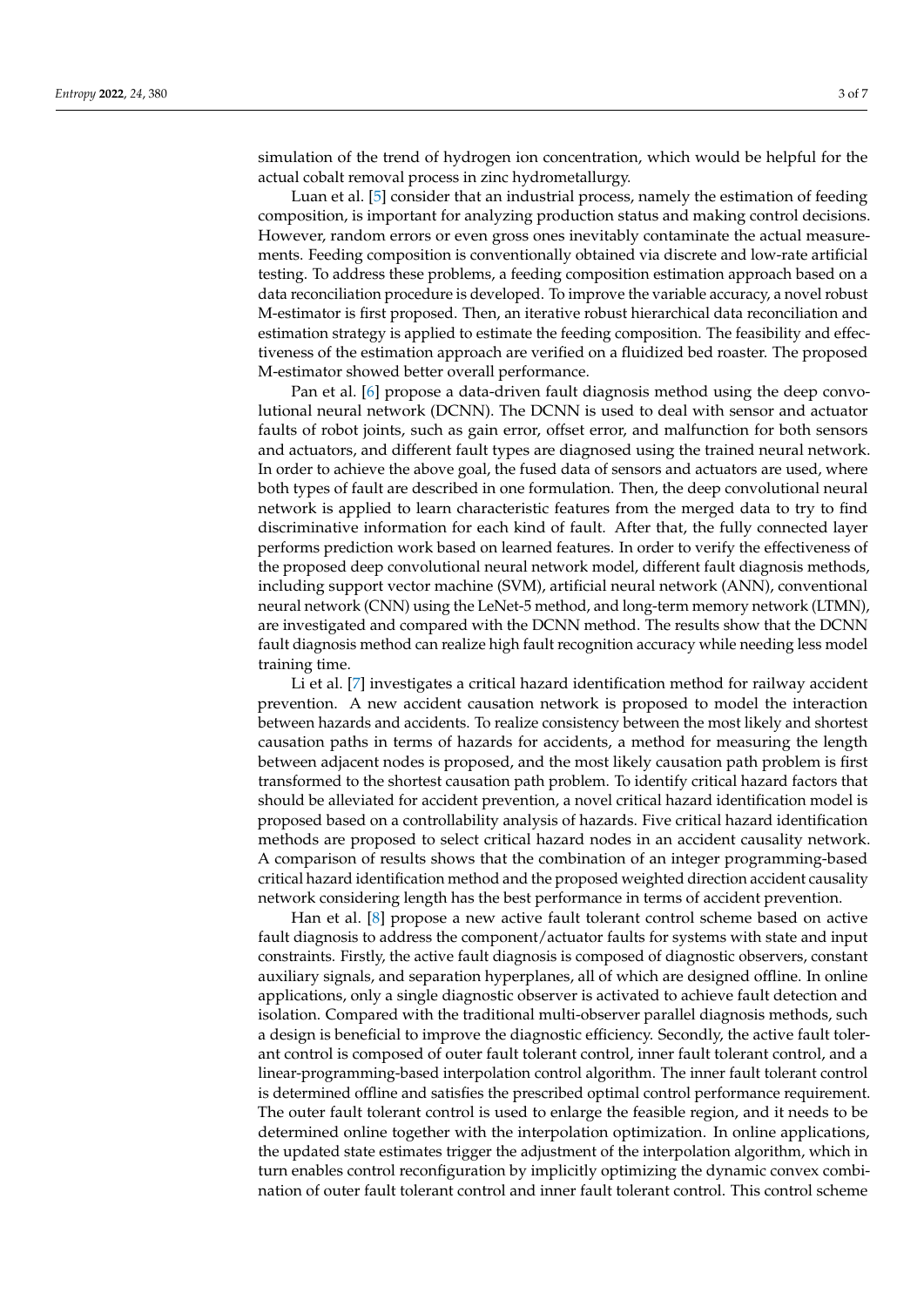contributes to further reducing the computational effort of traditional constrained predictive fault tolerant control methods. In addition, each pair of inner fault tolerant control and diagnostic observer is designed in an integrated manner to suppress the robust interaction of influences between estimation error and control error. The soft constraint method is further integrated to handle some cases that lead to constraint violations. The effectiveness of these designs is finally validated by a case study of a wastewater treatment plant model.

Zhang et al. [\[9\]](#page-6-7) consider that spacecraft with large flexible appendages are characterized by multiple system modes. They suffer from inherent low-frequency disturbances in the operating environment that consequently result in considerable interference in the operational performance of the system. It is required that the control design ensures the system's high pointing precision, and it is also necessary to suppress low-frequency resonant interference as well as take into account multiple performance criteria, such as attitude stability and bandwidth constraints. Aiming to address the comprehensive control problem of this kind of flexible spacecraft, a control strategy is proposed using a structured H-infinity controller with low complexity that was designed to meet multiple performance requirements, so as to reduce the project cost and implementation difficulty. According to the specific resonant mode of the system, the design strategy of adding an internal mode controller, a trap filter, and a series PID controller to the structured controller is proposed, so as to achieve the comprehensive control goals through cooperative control of multiple control modules. A spacecraft with flexible appendages (solar array) is presented as an illustrative example in which a weighted function was designed for each performance requirement of the system (namely robustness, stability, bandwidth limit, etc.), and a structured comprehensive performance matrix with multiple performance weights and decoupled outputs was constructed. A structured H-infinity controller meeting the comprehensive performance requirements is given, which provides a structured integrated control method with low complexity for large flexible systems that is convenient for engineering practice and provides a theoretical basis and reference examples for structured H-infinity control. The simulation results show that the proposed controller gives better control performance compared with the traditional H-infinity one and can successfully suppress the vibration of large flexible appendages at 0.12 Hz and 0.66 Hz.

Li et al. [\[10\]](#page-6-8) examine the adaptive control of high-order nonlinear systems with strict-feedback form. An adaptive fixed-time control scheme is designed for nonlinear systems with unknown uncertainties. In the design process of a backstepping controller, the Lyapunov function, an effective controller, and adaptive law are constructed. Combined with the fixed-time Lyapunov stability criterion, it is proven that the proposed control scheme can ensure the stability of the error system in finite time, and the convergence time is independent of the initial condition. Finally, simulation results verify the effectiveness of the proposed control strategy.

Luo et al. [\[11\]](#page-6-9) investigate the cluster-delay mean square consensus problem of a class of first-order nonlinear stochastic multi-agent systems with impulse time windows. Specifically, on the one hand, a discrete control mechanism (i.e., impulsive control) was applied in the system instead of a continuous one, which has the advantages of low control cost and high convergence speed. On the other hand, the existence of impulse time windows was considered when modeling the system, i.e., a single impulse appears randomly within a time window rather than an ideal fixed position. In addition, this paper also considers the influence of stochastic disturbances caused by fluctuations in the external environment. Then, based on algebraic graph theory and Lyapunov stability theory, some sufficiency conditions that the system must meet to reach the consensus state are given. Finally, we designed a simulation example to verify the feasibility of the obtained results.

Pang et al. [\[12\]](#page-6-10) consider that the continuous development of spacecraft with large flexible structures has resulted in an increase in the mass and aspect ratio of launch vehicles, while the wide application of lightweight materials in the aerospace field has increased the flexible modes of launch vehicles. In order to solve the problem of deviation from the nominal control or even destabilization of the system caused by uncertainties, such as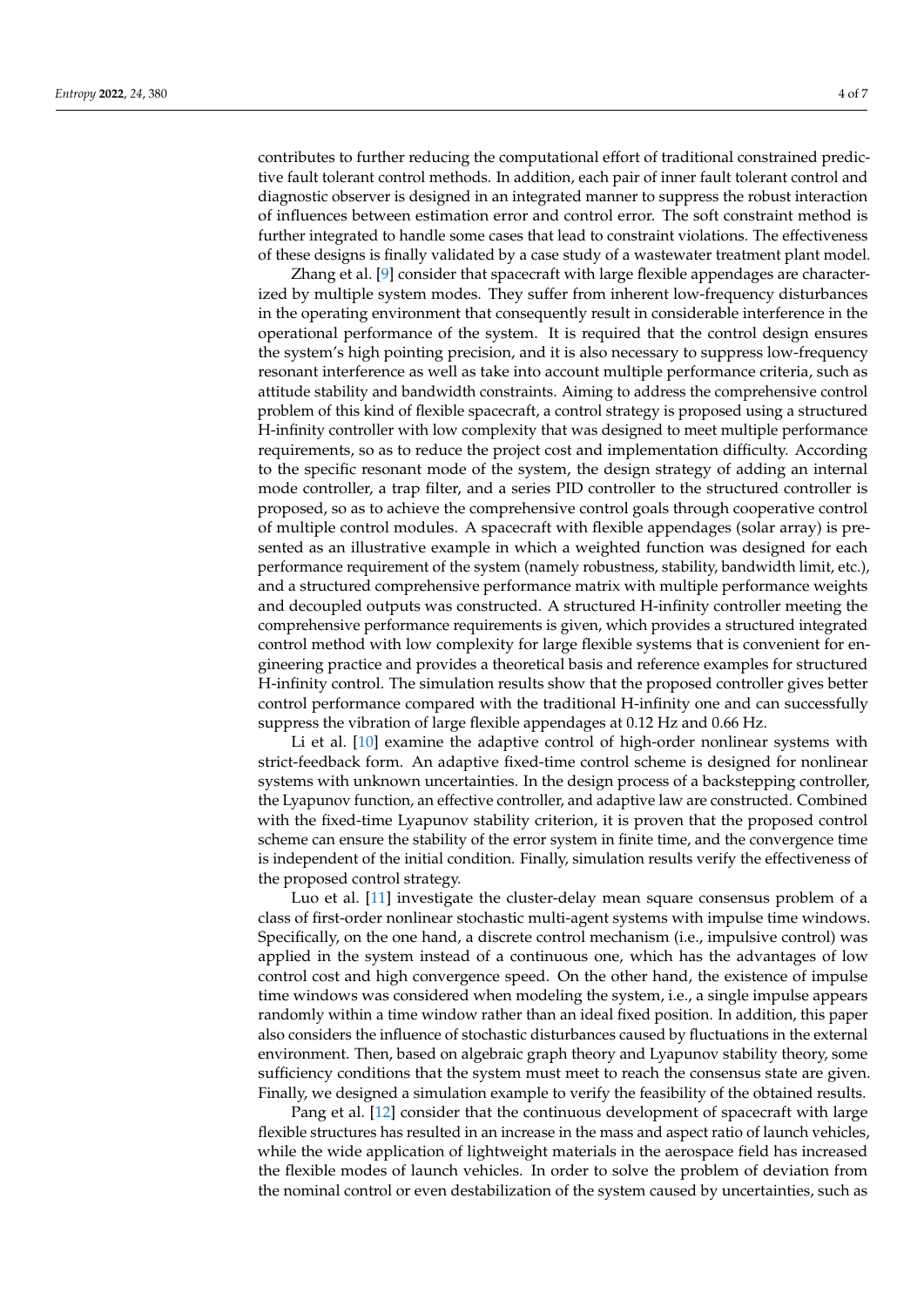unknown or unmodelled dynamics, frequency perturbation of the flexible mode, changes in its own parameters, and external environmental disturbances during the flight of such large-scale flexible launch vehicles with simultaneous structural deformation, rigid-elastic coupling and multimodal vibrations, an improved adaptive augmentation control method based on model reference adaption, and spectral damping are proposed in this paper, including a basic PD controller, a reference model, and an adaptive gain adjustment based on spectral damping. The baseline PD controller was used for flight attitude control in the nominal state. In the non-nominal state, the spectral dampers in the adaptive gain adjustment law extracted and processed the high-frequency signal from the tracking error and control-command error between the reference model and the actual system to generate the adaptive gain. The adjustment gain was multiplied by the baseline controller gain to increase/decrease the overall gain of the system to improve the system's performance and robust stability, so that the system had the ability to return to the nominal state when it was affected by various uncertainties and deviated from the nominal state or even destabilized.

Zhang et al. [\[13\]](#page-6-11) address the problem of local fault (unknown input) reconstruction for interconnected systems. This contribution consists of a geometric method which solves the fault reconstruction (FR) problem based on observations and a differential algebraic concept. The fault diagnosis (FD) problem is tackled using the concept of the differential transcendence degree of a differential field extension and the algebraic observability. The goal is to examine whether the fault occurring in the low-level subsystem can be reconstructed correctly by the output at the high-level subsystem under given initial states. By introducing the fault as an additional state of the low subsystem, an observer based approached is proposed to estimate this new state. Particularly, the output of the lower subsystem is assumed unknown, and is considered as auxiliary output. Then, the auxiliary outputs are estimated by a sliding mode observer, which is generated by using global outputs and inverse techniques. After this, the estimated auxiliary outputs are employed as virtual sensors of the system to generate a reduced-order observer, which is capable of estimating the fault variable asymptotically. Thus, the purpose of multi-level fault reconstruction is achieved. Numerical simulations on an intensified heat exchanger are presented to illustrate the effectiveness of the proposed approach.

Azar et al. [\[14\]](#page-6-12), an all-guest editor involved work, presents the robust stabilization and synchronization of a novel chaotic system. First, a novel chaotic system is presented, which is realized by implementing a sigmoidal function to generate the chaotic behavior. A bifurcation analysis is provided in which by varying three parameters of this chaotic system, the respective bifurcations plots are generated and evinced to analyze and verify when this system is in the stability region or in a chaotic regimen. Then, a robust controller is designed to drive the system variables from the chaotic regimen to stability so that these variables reach the equilibrium point in finite time. The robust controller is obtained by selecting an appropriate robust control Lyapunov function to obtain the resulting control law. For synchronization purposes, the novel chaotic system designed in this study is used as a drive and response system, considering that the error variable is implemented in a robust control Lyapunov function to drive this error variable to zero in finite time. In the control law design for stabilization and synchronization purposes, an extra state is provided to ensure that the saturated input sector condition must be mathematically tractable. A numerical experiment and simulation results are evinced, along with the respective discussion and conclusion.

Wang et al. [\[15\]](#page-6-13) propose comprehensive fault diagnosis method of rolling bearing about noise interference, fault feature extraction, and identification. Based on complete ensemble empirical mode decomposition with adaptive noise (CEEMDAN), detrended fluctuation analysis (DFA), and improved wavelet thresholding, a denoising method of CEEMDAN-DFA-improved wavelet threshold function was presented to reduce the distortion of the noised signal. Based on quantum-behaved particle swarm optimization (QPSO), multiscale permutation entropy (MPE), and support vector machine (SVM), the QPSO-MPE-SVM method was presented to construct the fault-features sets and realize fault iden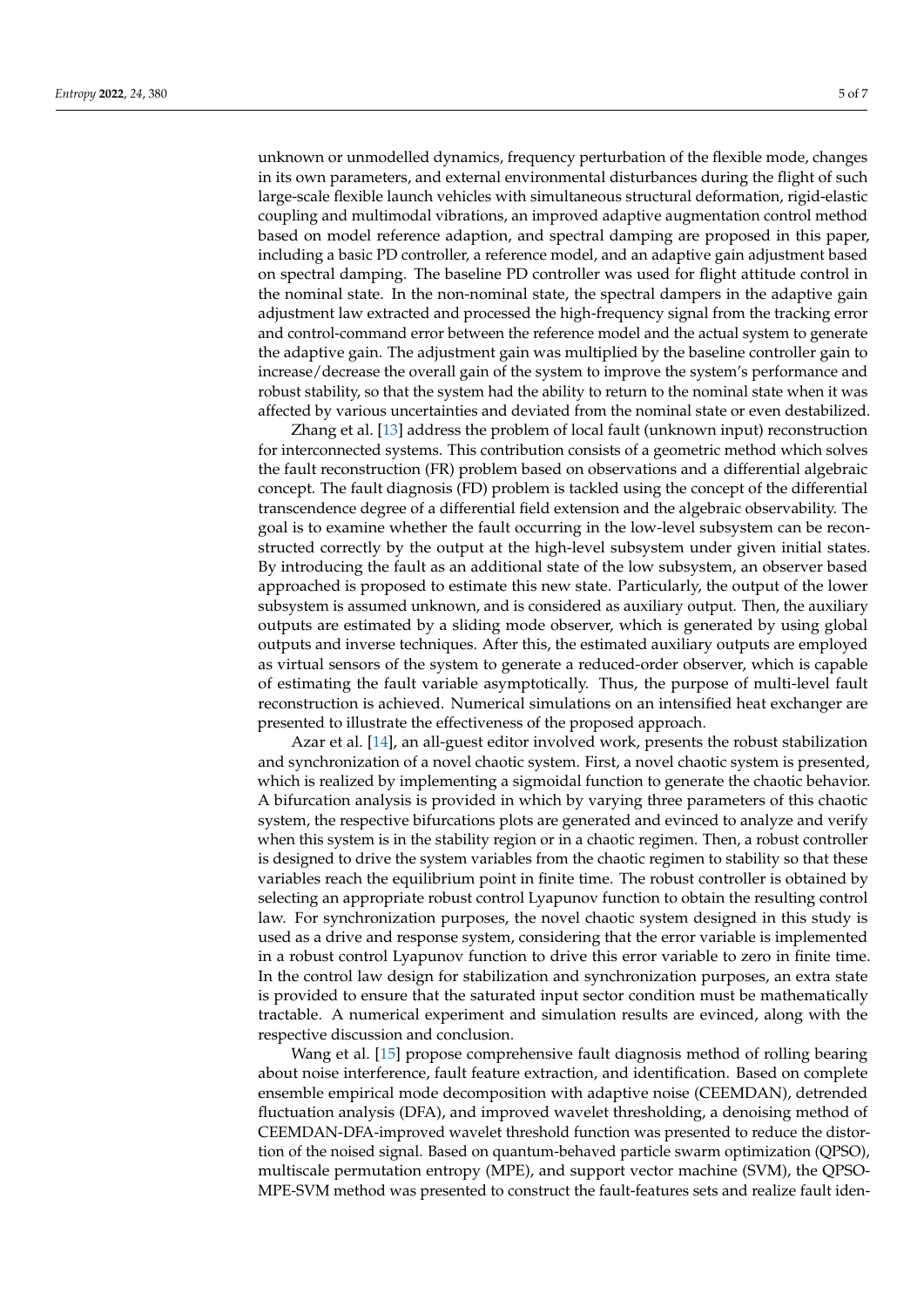tification. Simulation and experimental platform verification showed that the proposed comprehensive diagnosis method can not only better remove the noise interference and maintain the original characteristics of the signal by CEEMDAN-DFA-improved wavelet threshold function, but also overcome overlapping MPE values by the QPSO-optimizing MPE parameters to separate the features of different fault types. The experimental results showed that the fault identification accuracy of the fault diagnosis can reach 95%, which is a great improvement compared with the existing methods.

Li et al. [\[16\]](#page-6-14) propose a novel, adaptive, fixed-time neural network tracking control scheme for nonlinear interconnected systems. An adaptive backstepping technique is used to address unknown system uncertainties in the fixed-time settings. Neural networks are used to identify the unknown uncertainties. The study shows that, under the proposed control scheme, all states in the system can converge into small regions near zero with fixedtime convergence time via Lyapunov stability analysis. Finally, the simulation example is presented to demonstrate the effectiveness of the proposed approach. A step-by-step procedure for engineers in industry process applications is proposed.

Chen et al. [\[17\]](#page-6-15) consider that the coupling between variables in the multi-input multioutput (MIMO) systems brings difficulties to the design of the controller. Aiming to address this problem, this paper combines the particle swarm optimization (PSO) with the coefficient diagram method (CDM) and proposes a robust controller design strategy for the MIMO systems. The decoupling problem is transformed into a compensator parameter optimization problem, and PSO optimizes the compensator parameters to reduce the coupling effect in the MIMO systems. For the MIMO system with measurement noise, the effectiveness of CDM in processing measurement noise is analyzed. This paper gives the control design steps of the MIMO systems. Finally, simulation experiments of four typical MIMO systems demonstrate the effectiveness of the proposed method.

Liu et al. [\[18\]](#page-6-16) consider that pulsars, especially X-ray pulsars detectable for small-size detectors, are highly accurate natural clocks, suggesting potential applications, such as interplanetary navigation control. Due to various complex cosmic background noise, the original pulsar signals, namely photon sequences, observed by detectors have low signalto-noise ratios (SNRs) that obstruct practical use. This paper presents a pulsar denoising strategy developed based on the variational mode decomposition (VMD) approach. This is in fact the initial work of the authors' interplanetary navigation control research. The original pulsar signals are decomposed into intrinsic mode functions (IMFs) via VMD, by which the Gaussian noise contaminating the pulsar signals can be attenuated because of the filtering effect during signal decomposition and reconstruction. Comparison experiments based on both simulation and HEASARC-archived X-ray pulsar signals are carried out to validate the effectiveness of the proposed pulsar denoising strategy.

#### **3. Conclusions**

In conclusion, the SI has witnessed and promoted great interest in <Complex Dynamic System Modelling, Identification and Control>. As always, the research topics associated with this SI are quite widely demanded, from academic research to real applications, particularly in those manmade systems (e.g., engineering products). Therefore, the guest editors hope that the readers can benefit from these published articles, the meaningful concepts and insights presented, emerging techniques, and inspiration for their future research and publications.

Once again, the guest editors wish to show their heartfelt gratitude to all the support and passion devoted to the SI from the authors, the publisher, and many others.

**Conflicts of Interest:** The authors declare no conflict of interest.

#### **References**

<span id="page-5-0"></span><sup>1.</sup> Li, R.; Zhu, Q.; Narayan, P.; Yue, A.; Yao, Y.; Deng, M. U-Model-Based Two-Degree-of-Freedom Internal Model Control of Nonlinear Dynamic Systems. *Entropy* **2021**, *23*, 169. [\[CrossRef\]](http://doi.org/10.3390/e23020169) [\[PubMed\]](http://www.ncbi.nlm.nih.gov/pubmed/33573073)